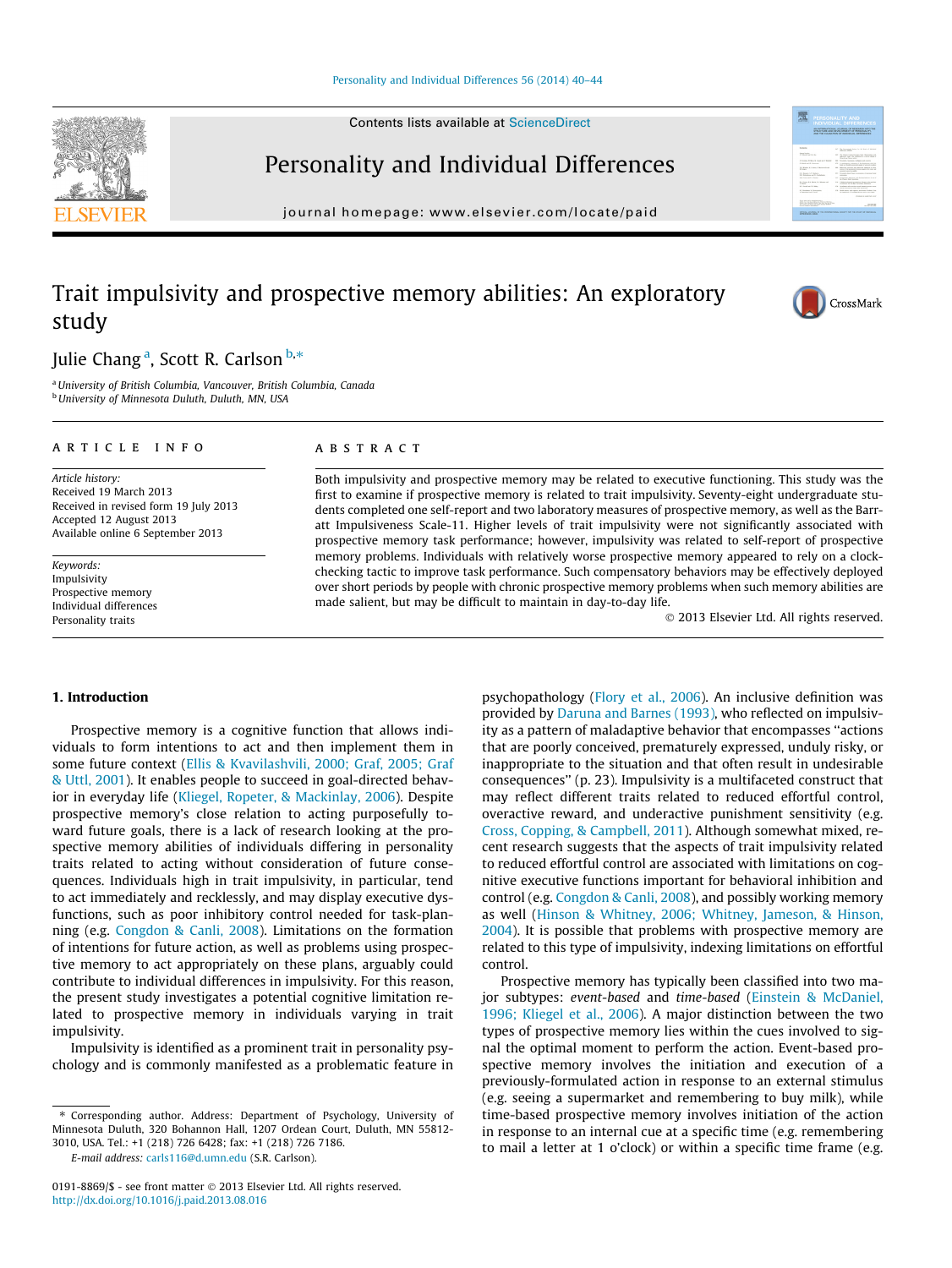remembering to call a friend back in 30 min). Recent theories regarding prospective memory suggest that there is a further distinction between the two memory types in terms of their executive demands. For example, time-based memory may depend more on executive control processes than event-based prospective memory ([Einstein & McDaniel, 1990](#page--1-0)). One contention is that unlike event-based tasks, which are triggered by external cues, time-based prospective memory tasks require more mental effort because they rely on a self-initiated response when external cues may be absent [\(Einstein & McDaniel, 1990; Khan, Sharma, & Dixit,](#page--1-0) [2008; Nater et al., 2006\)](#page--1-0). However, others have claimed that this distinction may not be useful in the natural settings where external chronometers are available to serve as event-based cues (e.g. [Graf & Grondin, 2006\)](#page--1-0). It is proposed that prospective memory cues offer different information about the predictability of imminent situations in which it is appropriate to execute the plan. This may be a sort of proximity calculation [\(Graf & Grondin, 2006\)](#page--1-0), with an estimate of greater proximity indicating the appropriateness of action, be it within a relative time frame or in the presence of the target cue. From this perspective, the core distinction between time-based and event-based prospective memory is suggested to be the extent to which one is able to estimate how close the approaching cue is, and the features that make such calculations possible (e.g. how close is the cue in terms of time and/or spatial location to the point of appropriate retrieval; [Graf & Grondin, 2006](#page--1-0)). Although an alternative view has been suggested regarding the underlying attention mechanisms and the level of cognitive demands the two types of prospective memory require (e.g. see [Park, Hertzog, Kidder, Morrell,](#page--1-0) [& Mayhorn, 1997](#page--1-0)), overall, there seems to be consensus regarding the requirement of central executive resources and this does not seem to differ regardless of the approach one takes in construing prospective memory classifications.

Although trait impulsivity and prospective memory have not been previously examined together, there are reasons to suspect that prospective memory function may vary with individual differences in impulsivity. As mentioned previously, individuals high in impulsivity may have poorer working memory and executive abilities, both of which are suggested to be central to prospective memory function (e.g. [Heffernan, Jarvis, Rodgers, Scholey, & Ling,](#page--1-0) [2001; Martin, Kliegal, & McDaniel, 2003\)](#page--1-0). It has been suggested that working memory plays an important role because it allows the individual to hold a representation of the intended action online, schedule an appropriate response, and monitor the performance of those responses (e.g. [Basso, Ferrari, & Palladino, 2010;](#page--1-0) [Einstein, Smith, McDaniel, & Shaw, 1997\)](#page--1-0).

If executive functions are related to trait impulsivity, and if some of these functions are critical for prospective memory, it is reasonable to hypothesize that impulsivity will be related to measures of prospective memory. Poor prospective memory may be related to problems with planning for and conceptualizing the future which are central to some views of impulsivity (e.g. [Keough, Zim](#page--1-0)[bardo, & Boyd, 1999\)](#page--1-0).

In the present study, undergraduate students completed multiple measures of prospective memory, including a self-report, a time-based task and an event-based task. Trait impulsivity was assessed with the Barratt Impulsiveness Scale-11 (BIS-11; [Patton,](#page--1-0) [Stanford, & Barratt, 1995\)](#page--1-0), a measure previously related to problems with effortful control (e.g. [Goya-Maldonado et al., 2010;](#page--1-0) [Kam, Dominelli, & Carlson, 2012](#page--1-0)). We hypothesized that higher levels of impulsivity would be related to worse prospective memory and that this would be relatively more pronounced on timebased rather than event-based tasks because of the putatively greater demands on executive functions which are thought to be limited in impulsive individuals.

#### 2. Method

#### 2.1. Participants and procedure

The participants were 78 students (24 male; 54 female) recruited through a subject pool at a large university in British Columbia. All participants were undergraduates taking psychology courses offering extra credit for study participation. Only those between the ages  $17-22$  years ( $M = 19.46$  years,  $SD = 1.44$ ) who denied neurological problems, had normal range vision (with or without correction), and had been speaking English for at least five years, were allowed to participate.

Upon arrival to the laboratory, participants provided informed consent and were given instructions for both a time- and an event-based prospective memory task. As part of an approximately 30-min retention interval for the instructions, participants completed a set of questionnaires. The questionnaire order was counterbalanced to prevent order effects. Next, the participants engaged in computer-administered tasks, with the first being the time-based prospective memory task followed by two Event-Related Potential tasks not reported on here. After these tasks, participants were asked to move from the chair in front of the computer back to the one in which they completed the questionnaires. It was during this period that event-based task performance would be recorded. The entire duration of the study was two hours.

### 2.2. Measures

#### 2.2.1. Barratt Impulsiveness Scale-11 (BIS-11)

The BIS-11 ([Patton et al., 1995](#page--1-0)) is one of the most widely-used scales for measuring impulsivity [\(Stanford et al., 2009\)](#page--1-0). It consists of 30 questions rated on a 4-point Likert scale. It has three subscales: Motor Impulsiveness (e.g. ''I do things without thinking''), Attentional Impulsiveness (e.g. ''I get easily bored when solving thought problems''), and Non-Planning Impulsiveness (e.g. ''I am more interested in the present than the future''). Cronbach's alpha for the total score was .81 in the present sample. Internal consistencies for each of the subscales were: .69 for Motor Impulsiveness, .55 for Attentional Impulsiveness, and .68 for Non-Planning Impulsiveness. These values are somewhat low, but within the range reported in other studies ([Stanford et al., 2009](#page--1-0)).

#### 2.2.2. Prospective Memory Questionnaire (PMQ)

The PMQ is a self-report questionnaire developed by [Hannon,](#page--1-0) [Adams, Harrington, Fries-Dias, and Gibson \(1995\)](#page--1-0) requiring participants to recount the frequency of various prospective memory failures as well as how often they use strategies to help their prospective memory performance. Fifty-two statements are rated with a 9-point scale with items differing in the range (i.e. a week to up to a year) which the participants used to assess how frequently they experienced the situation. The PMQ has four 14-item subscales. Three probe different prospective memory failures, including Long-Term Episodic, Short-Term Habitual, and Internally-Cued Prospective Memory. The Long-Term Episodic subscale describes memory for tasks with no regular schedules and which are completed a length of time after a cue has appeared (e.g. ''I forgot to make an important phone call''). The Short-Term Habitual subscale relates to memory for tasks that occur on a regular basis and which have to be performed shortly after the appearance of the relevant cue (e.g. ''I forgot to turn my alarm clock off when I got up this morning''). The Internally Cued subscale addresses memory for tasks with no distinct external cue, making them self-initiated (e.g. ''I forgot to bring something I meant to take with me when leaving the house''). The last subscale is related to techniques used to assist recall (e.g. ''I lay things I need to take with me